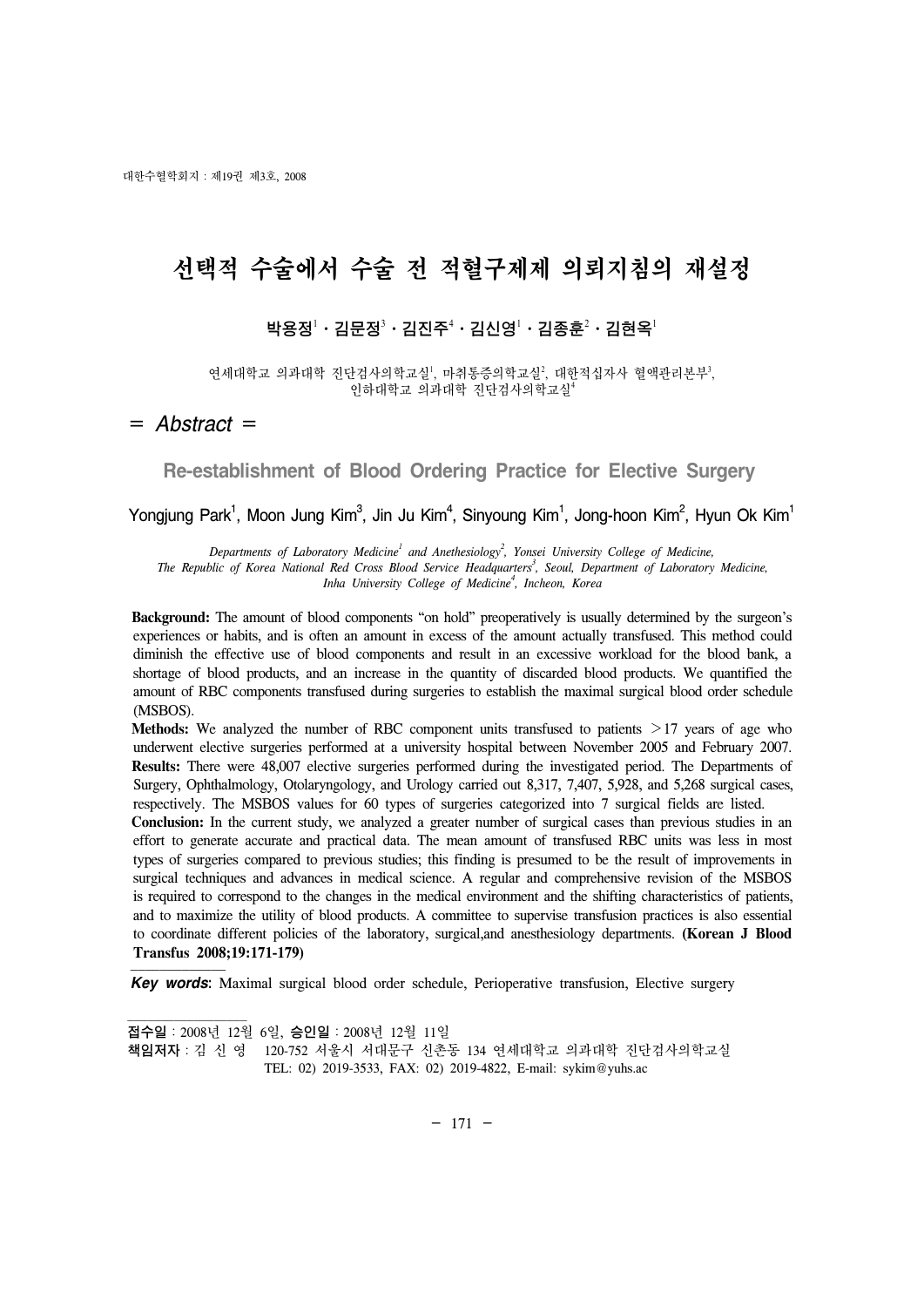# 서 론

 과거에는 외과적 수술 전후 적혈구제제의 수혈 을 결정하는 데 있어 환자의 혈색소치를 중요시 하였으나, 근래에 들어서 수혈의 부작용, 공존하 는 의학적 문제, 그리고 급성 빈혈에 대한 관용도 등의 각 환자 별 요소들을 고려하여 수혈 여부를 결정해야 하며, 산소소비부족의 증상이나 부적절 한 혈액 순환 양상이 낮은 혈색소 농도보다 적혈 구 수혈을 결정하는 데 있어 더 중요한 요인으로 생각되고 있다. 1,2) 그러나 외과적 수술 중의 출혈 가능성은 수술의 침습적인 정도에 따라 다르며, 수술 과정에서 출혈을 피할 수 없거나 예상하기 어려운 경우가 많으므로, 수술 전 혈액 준비 과정 이 대부분의 경우 외과의사의 경험이나 관습에 의존하게 되어, 이에 따라 예상치 못한 출혈을 대 비하여 실제 수혈량보다 많은 혈액이 준비되는 경우가 많다. 하지만 혈액이 특정 환자를 위해 교 차시험 되었을 경우 해당 혈액은 특정 환자를 위 해 2∼3일간은 저장되고 다른 환자에게는 이용될 수 없게 되어 혈액의 효율적인 활용에 지장을 주 며, 과다한 혈액은행 업무, 혈액부족, 폐기혈액 증가의 문제를 유발한다. 3,4) 국외에서는 1970년대 중반부터 선택적 수술 시 혈액 사용량과 예상사 용량에 관한 연구를 진행하여, 적혈구제제가 평 균 0.5단위 이하로 사용되는 수술에서는 Type & Screen (T&S) 법을 적용함으로써 교차시험 단계 에서 불필요한 과정을 줄일 수 있었다. T&S 법을 적용하면 수술 예정 환자에서 미리 ABO 및 Rh 혈액형과 불규칙항체 선별검사를 실시한 후, 불 규칙항체 음성인 환자에 대한 수혈 요청 시 항글 로불린법의 교차시험 대신 간단한 생리식염수 교 차시험법만을 시행한 후 적혈구제제를 불출할 수 있기 때문에 신속한 혈액 공급이 가능하다. T&S 법을 적용하고 불필요한 수술 전 혈액의뢰를 줄

이기 위하여, 국외 의료기관들의 경우 흔히 시행 되는 예정 수술에 대한 혈액사용량 혹은 의뢰량 을 규정한 혈액의뢰지침을 마련하여 수술 시 최 대혈액신청량(maximal surgical blood order schedule, MSBOS)을 설정하여 사용하고 있다. 5-8)

국내의 한 대학병원에서는 1986년<sup>9)</sup>에 수술 시 사용된 혈액량을 기준으로 혈액의뢰지침을 제정 하였으며, 1991년<sup>10</sup>과 2000년<sup>11)</sup>에 이를 개정한 바 있다. 하지만 최근 수술 술식의 발전 및 혈액 사 용에 대한 임상의의 인식변화 등 많은 변화가 있 었을 것을 고려하여, 본 연구에서는 최근 2년간 의 같은 대학병원에서의 수술 시 혈액사용량을 조사하여 그 동안의 혈액 사용 실태를 기존 자료 와 비교 분석하고, 수술 전 혈액 준비에 관한 객 관적인 자료를 제시함으로써 제한된 혈액의 효용 성을 극대화시키고자 하였다.

#### 대상 및 방법

 2005년 11월부터 2007년 2월까지 일개 대학병 원에 내원하여 선택적 수술을 시행 받은 17세 이 상의 성인 환자를 대상으로 적혈구제제 신청량과 실제 수혈된 적혈구제제 단위를 비교하여 수술별 최대혈액신청량(MSBOS)을 조사하였다. 혈액제 제는 전혈을 포함한 적혈구제제만을 대상으로 하 였으며, 자가헌혈에 의한 수혈은 제외하였다. 전 체 기간 중 50회 이상 시행된 수술을 위주로 하 되, 임상적으로 중요하다고 판단되는 수술의 경 우 건수가 50회 미만이라도 대상에 포함시켜 최 대혈액신청량을 산출하였다. 혈액사용량은 수술 시작 후 24시간 이내에 수혈된 적혈구제제 단위 수로 정하였으며, 두 가지 이상의 수술을 동시에 받았거나, 수술 시작 24시간 이후 수혈 받은 혈액 제제는 제외하였다. 수술 별 최대혈액신청량은 수혈양의 평균으로 구하는 방법5)과 80∼90 백분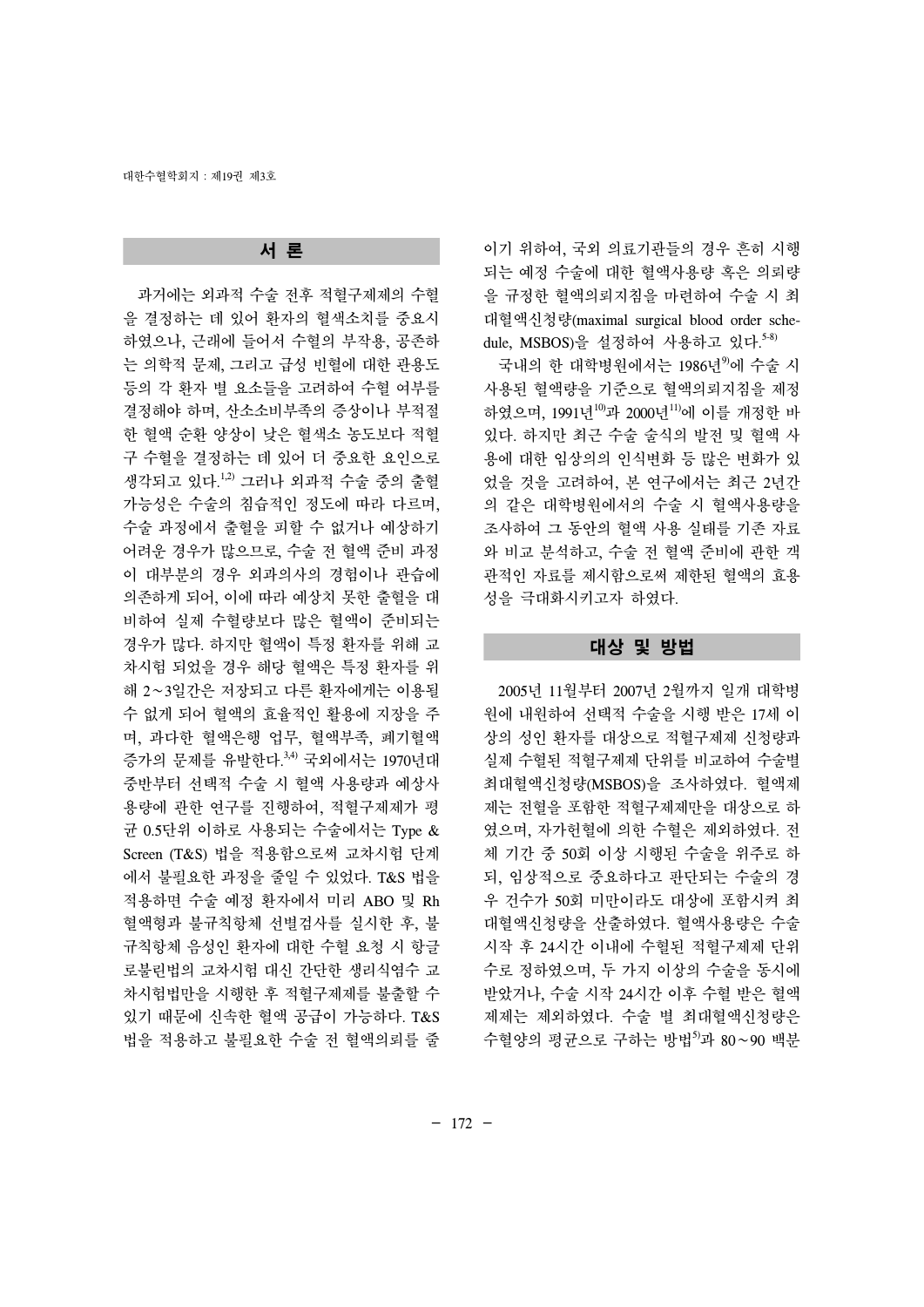위수로 구하는 방법12)이 있으나, 본 연구에서는 안전한 혈액공급을 위하여 실제 수혈량의 80백분 위수로 구하는 방법을 사용하였다. 수술명은 WHO 분류13)를 기준으로 하였으며, 최대혈액신청량 산 정을 위해 국제적으로 통용되는 수술명의 분류 기준이 없으므로 수술명의 분류는 수술 시행 시 전산자료에 등록된 수술명을 분석하여 진료과 및 수술 장기, 수술에 사용된 방법을 기준으로 전산 자료에 등록된 수술명이 서로 달라도 같은 수술 이라고 판단되는 경우 하나의 수술명으로 통일하 였다. 같은 진료과의 수술 별 최대혈액신청량이 0 단위인 수술은 T&S 적용이 가능하다고 판정하 였다.

## 결 과

 본 연구대상 의료기관에서 해당 조사기간 내에 실시된 선택적 수술은 48,007건이었으며, 그 중 외과 8,317건, 안과 7,407건, 이비인후과 5,928건, 비뇨기과 5,268건 등의 순이었다. 전체 선택적 수 술을 시행 받은 환자 중 적혈구제제사용 비율은 6.96%였으며, 각 임상과별로는 심장혈관외과 39.83%, 구강악안면외과 21.83%, 신경외과 16.54%, 정형외과 14.46%, 이식외과 9.71%, 흉부외과 6.44% 등의 순이었다. 반면, 수혈자 1인당 적혈구 제제 수혈단위는 이비인후과가 3.09, 심장혈관외 과 2.96, 흉부외과 2.95의 순으로 적혈구 제제 사 용 비율에 의한 순서와 차이가 있었다(Table 1). 일반외과계, 신경외과계, 산부인과계, 심혈관 계, 정형외과계, 비뇨기계 및 두경부 수술의 7가 지 계열로 수술명을 분류하여, 각 계열에 속한 선 택적 수술 별 적혈구 사용량을 분석하여 산정한 MSBOS는 Table 2와 같다.

연구대상 의료기관에서는 1989년과<sup>10)</sup> 1999년<sup>11)</sup> 각 선택적 수술 별 혈액 사용량을 기준으로 MSBOS를 설정한 바 있으며, 이를 본 연구에서

**Table 1.** Blood usage for elective surgery in the investigated hospital

| Department               | No. of<br>procedures | No. of transfused<br>patients $(\%)$ | Total units<br>transfused | Mean units to<br>all patients | Mean units to<br>transfused<br>patients |
|--------------------------|----------------------|--------------------------------------|---------------------------|-------------------------------|-----------------------------------------|
| General surgery          | 8,317                | 354 (4.26%)                          | 966                       | 0.12                          | 2.73                                    |
| Ophthalmology            | 7,407                | 4 $(0.05\%)$                         | 7                         | 0.00                          | 1.75                                    |
| <b>ENT</b>               | 5,928                | 35 (0.59%)                           | 108                       | 0.02                          | 3.09                                    |
| Urology                  | 5,268                | 295 (5.60%)                          | 742                       | 0.14                          | 2.52                                    |
| Orthopedics              | 4,358                | 630 (14.46%)                         | 1,241                     | 0.28                          | 1.97                                    |
| Neurosurgery             | 3,761                | 622 (16.54%)                         | 1,472                     | 0.39                          | 2.37                                    |
| OB&GYN                   | 3,226                | 249 (7.72%)                          | 629                       | 0.19                          | 2.53                                    |
| Plastic surgery          | 3,116                | 24 (0.77%)                           | 39                        | 0.01                          | 1.63                                    |
| Cardiovascular surgery   | 1,687                | 672 (39.83%)                         | 1,987                     | 1.18                          | 2.96                                    |
| Chest surgery            | 1,366                | 88 (6.44%)                           | 260                       | 0.19                          | 2.95                                    |
| Transplantation surgery  | 1,226                | 119 (9.71%)                          | 333                       | 0.27                          | 2.80                                    |
| Anesthesiology           | 1,211                | $1(0.08\%)$                          | 3                         | 0.00                          | 3.00                                    |
| Oromaxillofacial surgery | 1,136                | 248 (21.83%)                         | 557                       | 0.49                          | 2.25                                    |
| Total                    | 48,007               | 3,341 (6.96%)                        | 8,344                     | 0.17                          | 2.50                                    |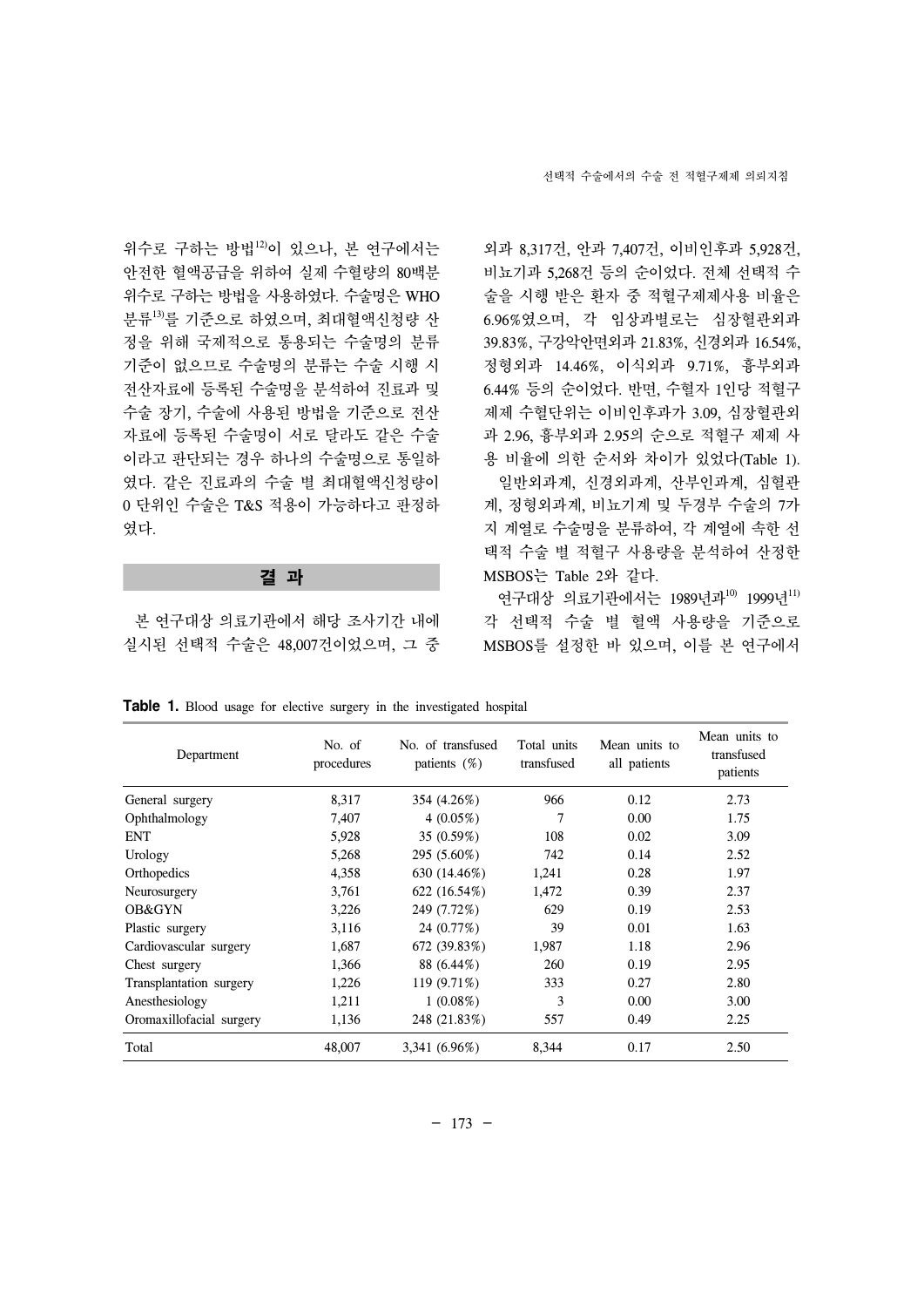| Operation                          | No. of<br>patients | No. of patients<br>transfused $(\%)$ | Total units<br>transfused | Mean units<br>transfused | <b>MSBOS</b>   |
|------------------------------------|--------------------|--------------------------------------|---------------------------|--------------------------|----------------|
| General surgery                    |                    |                                      |                           |                          |                |
| Appendectomy                       | 295                | $3(1.0\%)$                           | 5                         | 0.02                     | T&S            |
| Cholecystectomy, open              | 44                 | 7(15.9%)                             | 12                        | 0.27                     | T&S            |
| laparoscopic                       | 812                | $0(0.0\%)$                           | $\mathbf{0}$              | 0.00                     | T&S            |
| Gastrectomy, subtotal              | 995                | 18 (1.8%)                            | 30                        | 0.03                     | T&S            |
| total                              | 322                | 18 (5.6%)                            | 37                        | 0.11                     | T&S            |
| Exploratory laparotomy             | 279                | 63 (22.6%)                           | 286                       | 1.03                     | $\mathbf{1}$   |
| Anterior resection                 | 141                | 6(4.3%)                              | 8                         | 0.06                     | T&S            |
| Lower anterior resection           | 331                | 13 (3.9%)                            | 19                        | 0.06                     | T&S            |
| Hemicolectomy                      | 170                | $12(7.1\%)$                          | 19                        | 0.11                     | T&S            |
| Hemorrhoidectomy                   | 71                 | $2(2.8\%)$                           | 3                         | 0.04                     | T&S            |
| Liver, segmentectomy               | 68                 | 26 (38.2%)                           | 64                        | 0.94                     | $\overline{c}$ |
| lobectomy                          | 148                | 64 (43.2%)                           | 153                       | 1.03                     | $\overline{2}$ |
| Mastectomy, partial                | 187                | $0(0.0\%)$                           | $\mathbf{0}$              | 0.00                     | T&S            |
| modified radical                   | 414                | $1(0.2\%)$                           | $\overline{c}$            | 0.00                     | T&S            |
| Whipple's operation                | 26                 | 11 (42.3%)                           | 18                        | 0.69                     | $\overline{c}$ |
| Pylorous                           |                    |                                      |                           |                          |                |
| preserving pancreaticoduodenectomy | 51                 | 15 (29.4%)                           | 35                        | 0.69                     | $\mathbf{1}$   |
| Thyroidectomy                      | 1,682              | $3(0.2\%)$                           | $\overline{7}$            | 0.00                     | T&S            |
| Transplantation, kidney            | 159                | 95 (59.7%)                           | 207                       | 1.30                     | 2              |
| Neurosurgery                       |                    |                                      |                           |                          |                |
| Laminectomy                        | 583                | 72 (12.3%)                           | 154                       | 0.26                     | T&S            |
| Craniectomy, decompressive         | 55                 | 18 (32.7%)                           | 54                        | 0.98                     | 3              |
| Spinal fusion, anterior, cervical  | 366                | 27 (7.4%)                            | 60                        | 0.16                     | T&S            |
| Spinal fusion, posterior, lumbar   | 449                | 147 (32.7%)                          | 307                       | 0.68                     | $\overline{2}$ |
| Aneurysm clipping                  | 198                | 34 (17.2%)                           | 79                        | 0.40                     | T&S            |
| ICH removal                        | 58                 | 21 (36.2%)                           | 38                        | 0.66                     | $\overline{c}$ |
| Brain tumor removal                | 344                | 162 (47.1%)                          | 400                       | 1.16                     | 2              |
| Spinal tumor removal               | 131                | 28 (21.4%)                           | 85                        | 0.65                     | $\mathbf{1}$   |
| Obstetrics & Gynecology            |                    |                                      |                           |                          |                |
| Cesarian section                   | 603                | 50 (8.3%)                            | 126                       | 0.21                     | T&S            |
| Hysterectomy, total, abdominal     | 547                | 50 (9.1%)                            | 138                       | 0.25                     | T&S            |
| total, laparoscopic                | 124                | $1(0.8\%)$                           | $\mathbf{2}$              | 0.02                     | T&S            |
| laparoscopic, vaginal              | 79                 | 10 (12.7%)                           | 15                        | 0.19                     | T&S            |
| radical, abdominal                 | 44                 | 10 (22.7%)                           | 23                        | 0.52                     | T&S            |
| Myomectomy                         | 116                | 13 (11.2%)                           | 24                        | 0.21                     | T&S            |
| Salpingectomy, laparoscopic        | 124                | $1(0.8\%)$                           | $\overline{2}$            | 0.02                     | T&S            |
| Salpingectomy                      | 17                 | 2(11.8%)                             | $\mathfrak{Z}$            | 0.18                     | T&S            |

**Table 2.** Established guideline for maximum surgical blood order schedule of the investigated hospital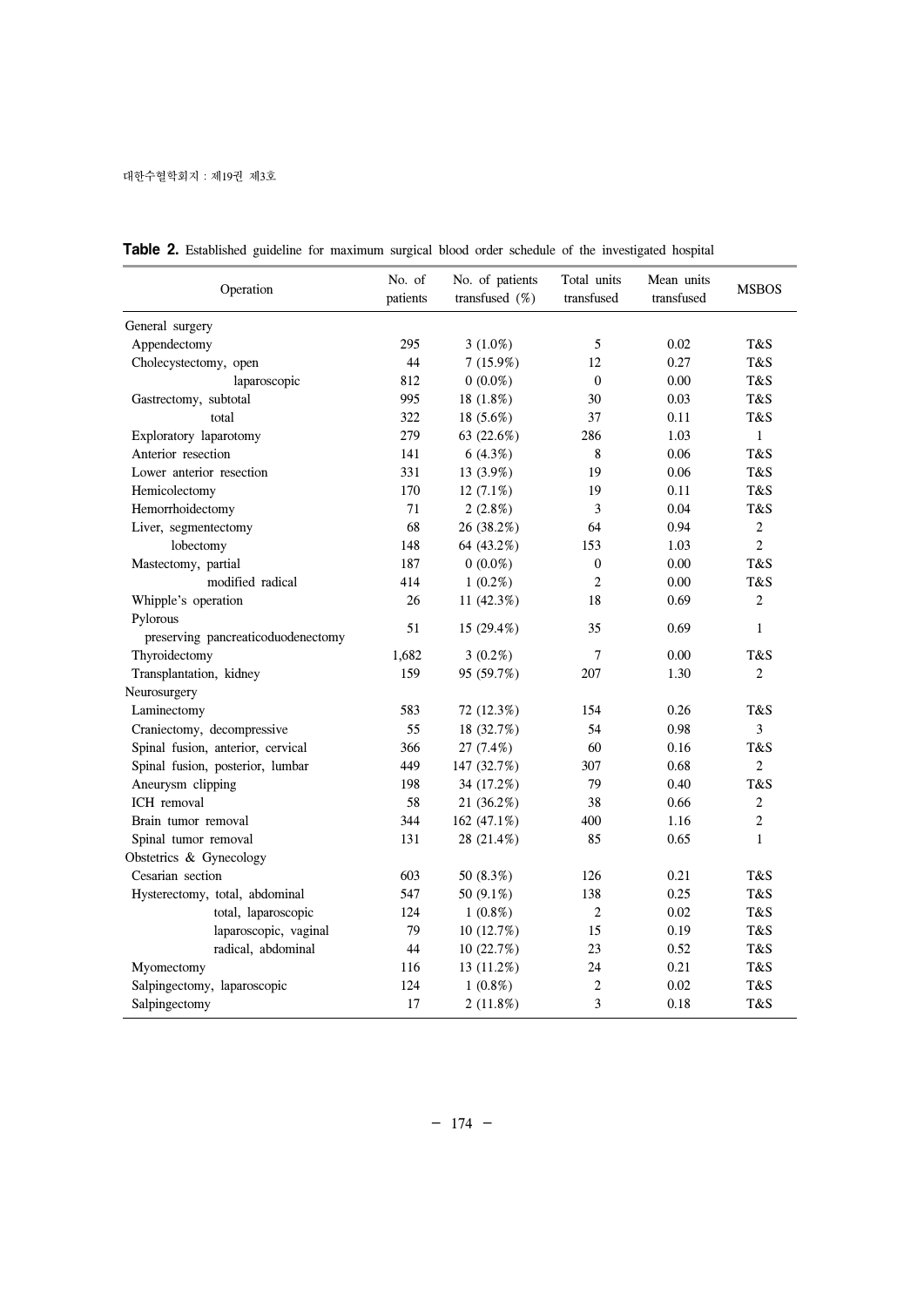| <b>Table 2. Continued</b> |
|---------------------------|
|                           |

| Operation                                           | No. of<br>patients | No. of patients<br>transfused $(\%)$ | Total units<br>transfused | Mean units<br>transfused | <b>MSBOS</b>   |
|-----------------------------------------------------|--------------------|--------------------------------------|---------------------------|--------------------------|----------------|
| Salpingo-oophorectomy                               | 93                 | $8(8.6\%)$                           | 16                        | 0.17                     | T&S            |
| Cardiovascular/chest surgery                        |                    |                                      |                           |                          |                |
| Aortic valve replacement                            | 131                | 83 (63.4%)                           | 232                       | 1.77                     | 3              |
| Mitral valve replacement                            | 139                | 76 (54.7%)                           | 200                       | 1.44                     | 3              |
| <b>CABG</b>                                         |                    |                                      |                           |                          |                |
| Aortic graft replacement                            | 52                 | 28 (53.8%)                           | 117                       | 2.25                     | 5              |
| <b>VATS</b>                                         | 63                 | $1(1.6\%)$                           | 2                         | 0.03                     | T&S            |
| AVF formation                                       | 523                | $2(0.4\%)$                           | 4                         | 0.01                     | T&S            |
| Excision, mediastinal mass                          | 62                 | 9(14.5%)                             | 22                        | 0.35                     | T&S            |
| Lung, lobectomy                                     | 204                | 25 (12.3%)                           | 47                        | 0.23                     | T&S            |
| wedge resection                                     | 205                | $5(2.44\%)$                          | 7                         | 0.03                     | T&S            |
| Orthopedic surgery                                  |                    |                                      |                           |                          |                |
| Total hip replacement                               | 144                | 101 $(70.1\%)$                       | 229                       | 1.59                     | 3              |
| Total knee replacement                              | 481                | 226 (47.0%)                          | 385                       | 0.80                     | $\overline{c}$ |
| Open reduction & internal fixation                  | 473                | 47 (9.9%)                            | 90                        | 0.19                     | T&S            |
| Amputation                                          | 89                 | 7(7.9%)                              | 24                        | 0.27                     | T&S            |
| Hemiarthroplasty                                    | 56                 | 19 (33.9%)                           | 49                        | 0.88                     | $\overline{c}$ |
| Urology                                             |                    |                                      |                           |                          |                |
| Transurethral resection of bladder                  | 441                | $8(1.8\%)$                           | 17                        | 0.04                     | T&S            |
| Cystectomy, radical                                 | 66                 | 48 (72.7%)                           | 126                       | 1.91                     | 3              |
| Nephrectomy, simple                                 | 59                 | $4(6.8\%)$                           | 7                         | 0.12                     | T&S            |
| <b>VAMS</b>                                         | 114                | $8(7.0\%)$                           | 17                        | 0.15                     | T&S            |
| radical                                             | 81                 | 24 (29.6%)                           | 79                        | 0.98                     | $\overline{2}$ |
| Transurethral resection of prostate                 | 507                | $12(2.4\%)$                          | 25                        | 0.05                     | T&S            |
| Da Vinci robotic surgery,<br>prostatectomy, radical | 126                | $19(15.1\%)$                         | 41                        | 0.33                     | T&S            |
| Prostatectomy, retropubic                           | 127                | $70(55.1\%)$                         | 190                       | 1.50                     | 3              |
| Head & Neck surgery                                 |                    |                                      |                           |                          |                |
| Mastoidectomy                                       | 277                | $2(0.7\%)$                           | $\overline{2}$            | 0.01                     | T&S            |
| Caldwell Luc operation                              | 14                 | $1(7.1\%)$                           | 1                         | 0.07                     | T&S            |

Abbreviations: MSBOS, maximal surgical blood order schedule; T&S, type and screen; ICH, intracranial hematoma; CABG, coronary artery bypass graft; VATS, video-assisted thoracoscopic surgery; AVF, arteriovenous fistula; VAMS, video-assisted minilaparotomy surgery.

설정한 MSBOS와 비교하여 이를 Table 3에 정리 하였으나, 고관절 전치환술의 경우에는 1999년에 하였다. 대부분의 선택적 수술에서 과거의 자료 와 비교하여 최대혈액신청량이 동일하거나 감소

비하여 증가하였다.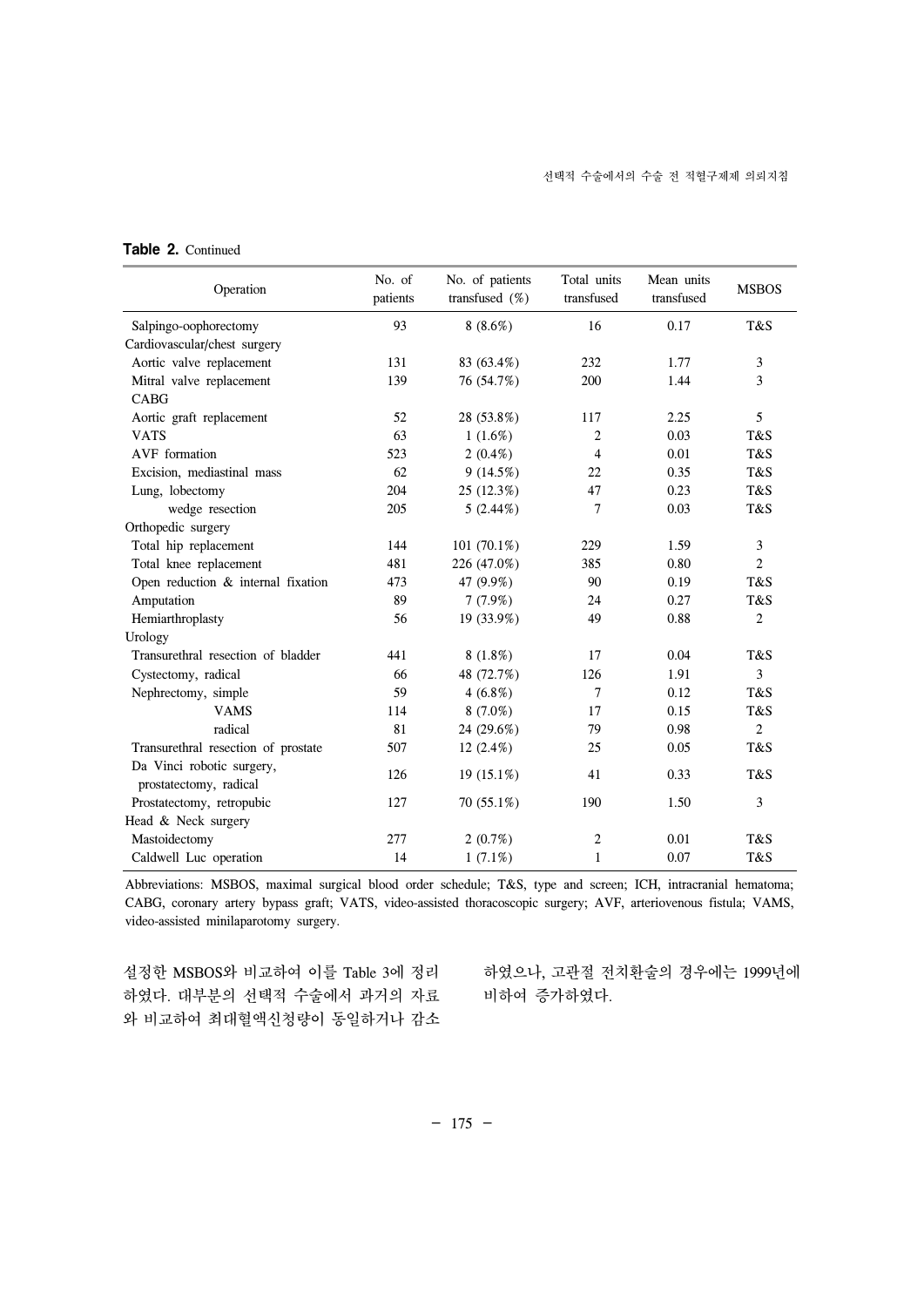| Operation                             | 1989           | 1999                        | 2007                     |
|---------------------------------------|----------------|-----------------------------|--------------------------|
| Anterior resection                    | 2              | $\mathfrak{D}$              | T&S                      |
| Cholecystectomy                       | 1              | T&S                         | T&S                      |
| Gastrectomy, subtotal                 | 2              | T&S                         | T&S                      |
| Hemicolectomy                         | 2              | T&S                         | T&S                      |
| Mile's operation                      | 3              | $\mathfrak{D}$              | 1                        |
| Radical mastectomy                    | 2              | T&S                         | T&S                      |
| Renal allograft                       | 3              | $\overline{2}$              | 2                        |
| Segmentectomy, liver                  | 4              | $\mathcal{D}_{\mathcal{L}}$ | $\mathfrak{D}$           |
| Thyroidectomy                         | 1              | T&S                         | T&S                      |
| Coronary artery bypass graft          | 1              | 4                           | $\overline{c}$           |
| Mitral valve replacement              | 4              | 3                           | 3                        |
| Aneurysm clipping                     | 2              | T&S                         | T&S                      |
| Brain tumor removal                   | 3              | $\mathfrak{D}$              | $\overline{\mathcal{L}}$ |
| Total hip replacement                 | 3              | T&S                         | 3                        |
| Cesarean section                      | 1              | T&S                         | T&S                      |
| Total abdominal hysterectomy          | 2              | T&S                         | T&S                      |
| Transurethral resection of<br>bladder | $\mathfrak{D}$ | T&S                         | T&S                      |
| Cystectomy, radical                   |                | 3                           | 3                        |
| Nephrectomy, radical                  |                | 3                           | $\mathfrak{D}$           |

|  |  | Table 3. The change of MSBOS data in the inves- |  |  |
|--|--|-------------------------------------------------|--|--|
|  |  | tigated hospital between 1989 and 2007          |  |  |

Abbreviations: MSBOS, maximal surgical blood order schedule; T&S, type and screen.

## 고 찰

 선택적 수술에 있어 예상 수혈량을 조사, 분석 하여 수술 전 의뢰량을 실제 사용량과 유사하도 록 유도한다면 미사용 혈액의 반환되는 양을 줄 일 수 있다. 하지만, 임상의는 예측하지 못하는 실혈에 대비하여 필요량보다 많은 양의 혈액을 준비하고자 하는 반면 혈액은행에서는 제한적 자 원일 수 밖에 없는 혈액을 임상의가 요구하는 대 로 무한정 준비해 줄 수 없는 것이 현실이다. 이 에 미국에서는 1970년대 중반부터 적정량의 수술 용 혈액 요청을 유도하기 위하여 특정 수술 시 실 제로 수혈되는 혈액의 양을 조사하여 최대혈액신 청량을 제한하는 MSBOS를 도입하였다.<sup>5)</sup> 그리고 비교적 최근까지도 MSBOS 도입을 통한 비용절 감 효과에 대해서 강조하는 연구들이 지속적으로 발표되었으며 국내에서도 이에 대한 여러 연구가 진행되었다. 3,4,10,11) 하지만, MSBOS를 산정하여 시행하고 있는 경우에도 환자 상태에 따라 혈액 자원을 효율적으로 관리하려는 의도에서 산정한 MSBOS와 실제로 수술 전 준비하도록 의뢰된 혈 액량이 다른 경우가 많아서 외과 또는 마취통증 의학과와 혈액은행 간에 마찰을 빚는 경우가 종 종 발생하고 있는 실정이다. 14) 본 연구에서는 기 존의 연구보다 많은 수술건수를 조사 분석함으로 써 정확하고, 실질적인 자료를 제공하고자 하였 다.

 MSBOS 산정에 관한 연구의 초기 단계에는 각 선택적 수술에 대해서 실제 수혈되었던 전혈 또 는 적혈구 단위의 가중평균값이 산정에 사용되었 는데, 15) 이는 수술 환자 중 80∼90%의 수혈 요구 를 충족시킬 수 있는 기준이기 때문이다. 하지만, 3∼8단위의 수혈을 한 범주로 처리하였기 때문에 MSBOS를 정확히 추정하기 어려운 점이 있었다. 이를 보완하기 위하여 다른 연구에서는 각 선택 적 수술에 대하여 누적 사용량이 90백분위수 이 상이 되는 단위를 MSBOS로 규정하였다. 5) 국내 연구에서는 3SD를 벗어난 경우를 제외한 후 산 정한 평균 수혈량의 2SD까지의 범위, 16) 평균 수 혈량,<sup>10,11)</sup> 또는 평균 수혈량의 1.5배를<sup>17)</sup> MSBOS 로 산정하기도 하였다. 본 연구에서는 실제 누적 수혈량의 80백분위수를 기준으로 하여12) 과도한 교차시험을 줄이는 효과를 얻으면서도 비교적 많 은 환자가 포함될 수 있도록 하는 안전한 MSBOS 를 산정하였다.

 초창기의 MSBOS에는 T&S의 절차가 포함되 어 있지 않았으나, 현재는 대부분 T&S이 기본적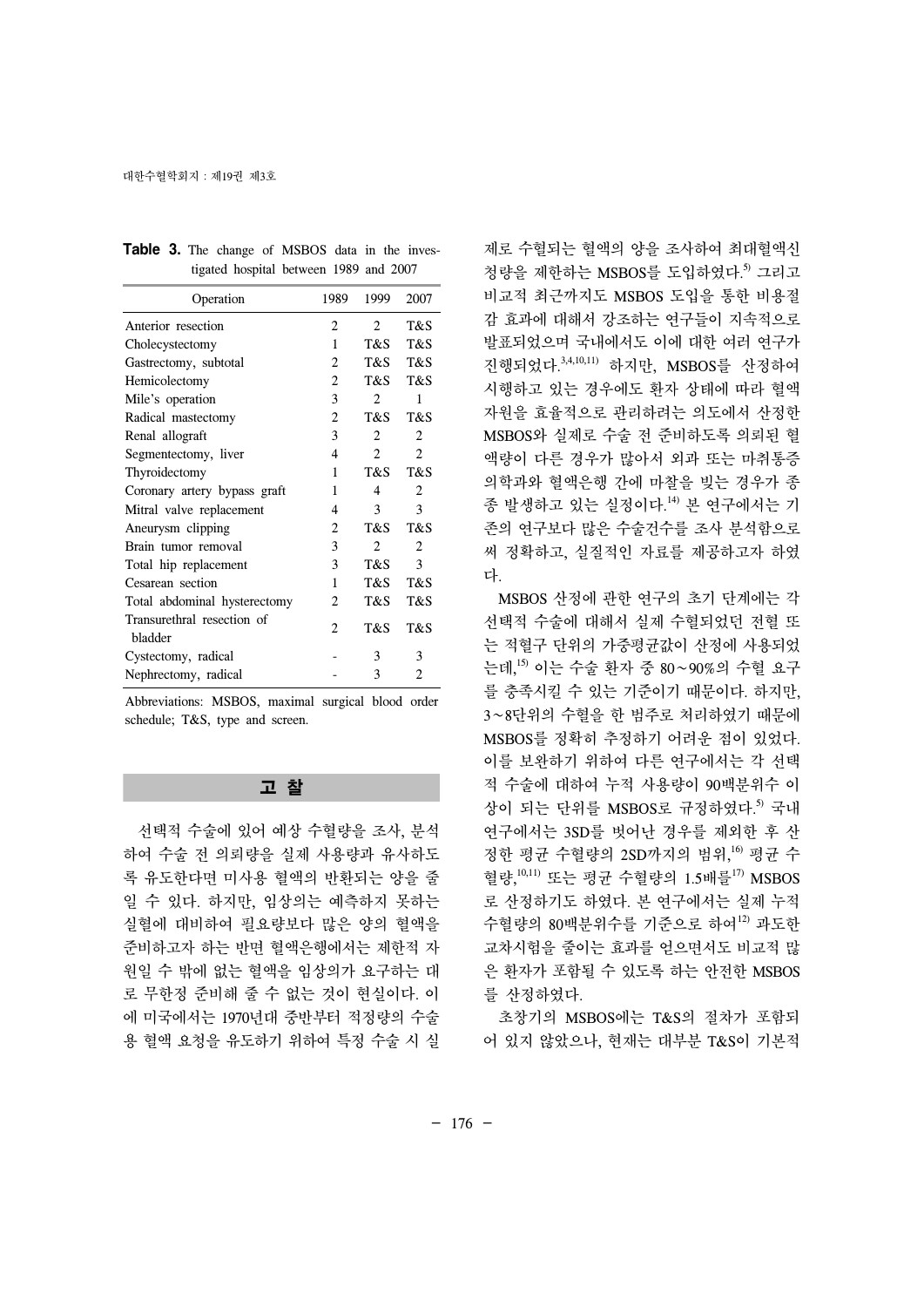으로 포함된다. 즉, 수술당 평균 혈액사용량이 0.5단위 이하이거나 수혈률이 10% 미만인 수술 의 경우에는 항글로불린 단계의 교차시험을 하지 않고 T&S을 실시한다. T&S을 사용할 경우 혈액 은행에서는 환자의 ABO 및 RhD 혈액형을 판정 하고, 불규칙항체 선별검사를 실시하여 만약 임 상적으로 중요한 항체가 검출되면 이를 동정하여 이에 상응하는 항원이 없는 혈액을 교차시험을 거쳐 수술 전에 준비한다. 항체가 없는 경우에는 혈액 요청 시 ABO 및 RhD형이 일치되는 혈액을 택하여 간단한 생리식염수법만으로 교차시험을 실시한 후 혈액을 불출한다. 이러한 T&S이 가능 한 이유는 불규칙항체 선별검사 결과 음성이었던 환자들을 대상으로 항글로불린 단계까지 교차시 험을 시행하였을 때 임상적으로 유의한 항체를 발견할 가능성이 약 0.06%로 매우 낮았고, 이 경 우에도 수혈과 관련된 문제가 없었기 때문이 다.<sup>18,19)</sup> 단, 생리식염수 단계의 교차시험은 혈액 이 A2B형이고 환자가 B형일 경우 ABO 불일치를 검출하지 못할 가능성이 있으므로 주의해야 한 다. 20)

 최근 의학 기술의 발전에 따른 수술 기법 향상 으로 수술시의 혈액 사용이 전반적으로 감소하고 있고, 수술 전 자가혈액 예치나 수술 중 cell saver 를 이용한 자가혈액 회수 및 저혈압 유도 마취 등 의 여러 가지 수혈 요법이 발전하였다. 이는 연구 대상 의료기관에서 시행된 대부분의 선택적 수술 에서 수술 중 환자에게 사용된 평균 수혈량은 1989년에 비하여 현저하게 감소하였으며, 1999년 에 비교하여도 소폭 감소한 것으로 확인할 수 있 었다. 하지만, 심장혈관외과의 관상동맥 우회술 (coronary artery bypass graft)의 경우 1989년에 비 하여 본 연구에서 평균 수혈량이 증가되었고, 정 형외과의 전 고관절 치환술(total hip replacement) 의 경우도 1999년에 조사된 결과에 비하여 본 연 구에서 조사된 평균 수혈량이 많았다(Table 3). 이 는 노령 인구의 증가에 따른 고위험 요인 환자군 의 증가로 인한 것으로 추정된다. 따라서 빠르게 발전하는 의료기술과 환자군의 변화에 적절히 대 응하고, 혈액 사용의 유용성을 극대화하기 위하 여 정기적이고 포괄적인 MSBOS 재설정이 요구 된다.

 또한, 병원의 규모와 종류에 따라 외과계열 임 상과의 종류 및 분포, 수술 대상 환자수 및 질환 의 종류, 환자의 임상적 상태, 수술 집도의의 기 술 등이 달라질 수 있고 이러한 요인들이 수술 별 MSBOS를 산정하는데 영향을 줄 수 있으므로, 본 연구에서 산정한 MSBOS를 다른 기관에 적용하 는 데에는 제한이 있다. 그러나 본 연구를 통하여 기존의 연구에 비하여 많은 수의 수술을 분석함 으로써 보다 현실적이고 안전한 MSBOS를 산정 하려 하였으며, 향후 국가적 규모의 연구를 통하 여 의료 기관 별 또는 비슷한 규모의 기관 별로 수술 별 혈액제제 사용에 대한 통계를 산정한다 면 보다 일반적으로 통용될 수 있는 MSBOS를 설 정할 수 있을 것이다. 한편으로는 이 같은 연구를 혈소판제제 등 적혈구제제 이외의 다른 혈액제제 에도 적용해 볼 수 있을 것이다.

 MSBOS의 원활한 시행을 위해서 우선 혈액은 행에서는 예기치 못한 출혈에 대하여 혈액을 응 급으로 공급할 수 있는 능력을 갖추어 혈액을 요 청하는 부서들로부터 혈액은행에 대한 신뢰를 획 득해야 한다. 또한 수술 집도의와 마취의의 동의 와 협조를 얻어내는 부분이 중요하며, 이는 의료 기관 내 한 부서만의 노력으로는 불가능하다. 따 라서, 각 의료기관에서는 수혈관리위원회를 설치 하여 진단검사의학과, 각 외과계열 임상과 및 마 취과의 활발한 토론과 합의를 통하여 혈액의뢰지 침이 잘 적용되도록 노력해야 하며, 이에 대한 지 속적인 홍보와 교육이 필요할 것이다.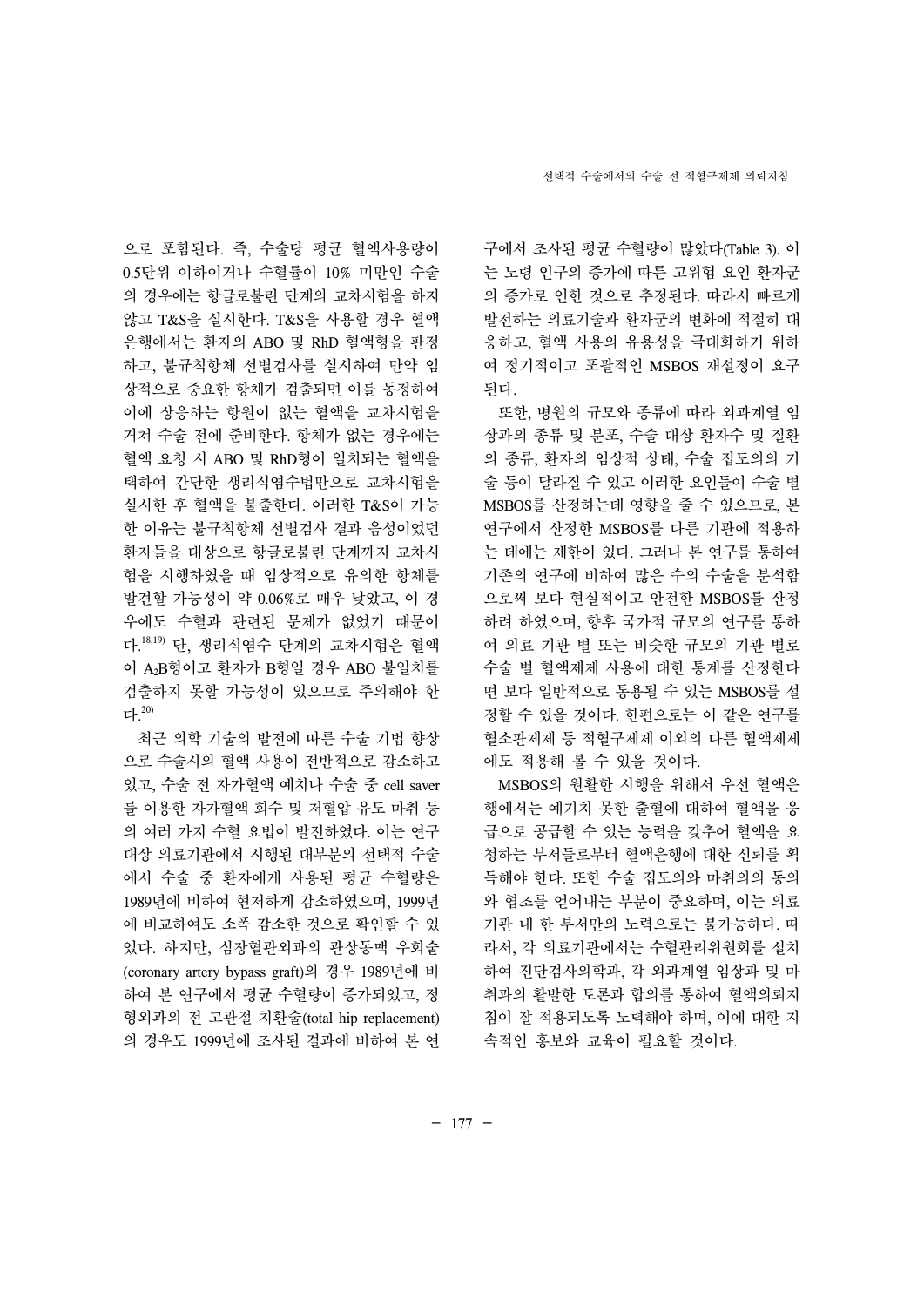### 요 약

 배경: 수술 전 혈액제제의 준비는 대부분 외과 의사의 경험이나 관습에 의존하기 때문에 수술 중 수혈되는 양보다 많은 혈액이 준비되는 경우 가 많다. 이는 혈액의 효율적인 활용에 지장을 주 며, 과다한 혈액은행업무, 혈액부족, 폐기혈액 증 가 등의 문제를 유발한다. 이에 따라 국내외의 의 료기관들에서는 흔히 시행되는 예정 수술에 대한 혈액사용량을 규정한 혈액의뢰지침으로 수술 시 최대혈액신청량(maximal surgical blood order schedule, MSBOS)을 설정하여 사용하고 있다. 본 연 구에서는 한 대학병원의 수술 시 혈액사용량을 조사하여 수술 전 혈액 준비에 관한 객관적인 자 료를 제시함으로써 제한된 혈액의 효용성을 극대 화시키고자 하였다.

 방법: 2005년 11월부터 2007년 2월까지 일개 대학병원에 내원하여 선택적 수술을 시행 받은 17세 이상 성인 환자를 대상으로 실제 수혈된 적 혈구제제 단위를 조사하고 누적 수혈량의 80백분 위수를 계산하여 수술 별 최대혈액신청량을 산정 하였다.

 결과: 연구대상 의료기관에서 연구대상 조사기 간 내에 실시된 선택적 수술은 48,007건이었으며, 그 중 외과 8,317건, 안과 7,407건, 이비인후과 5,928건, 비뇨기과 5,268건 등의 순이었다. 여러 외과영역에서 시행된 수술을 7가지 계열로 분류 하여 선택적 수술 별 적혈구 사용량을 분석하고 최대혈액신청량을 산정하였다.

 결론: 본 연구에서는 기존의 연구보다 많은 수 술건수를 조사, 분석함으로써 정확하고, 실질적 인 자료를 제공하고자 하였다. 수술 기법의 향상 과 의학 기술의 발전으로 대부분의 선택적 수술 에서 수술 중 환자에게 사용된 평균 수혈량이 이 전 연구에 비하여 감소하였다. 발전하는 의료기

술과 환자군의 변화에 적절히 대응하고, 혈액 사 용의 유용성을 극대화하기 위하여 정기적이고 포 괄적인 최대혈액신청량의 재설정이 필요하다. 또 한, 각 의료기관에서는 수혈관리위원회를 설치함 으로써 진단검사의학과, 각 외과계열 임상과 및 마취과의 활발한 토론과 합의를 유도하여 혈액의 뢰지침이 잘 적용되도록 해야 하며, 이에 대한 지 속적인 홍보와 교육이 필요할 것이다.

## 참고문헌

- 1. Van Der Linden P. Transfusion strategy. Eur J Anaesthesiol 2001;18:495-8
- 2. Madjdpour C, Spahn DR, Weiskopf RB. Anemia and perioperative red blood cell transfusion: a matter of tolerance. Crit Care Med 2006;34(Suppl 5):S102-8
- 3. Lee NY, Um TH, Kwon SW, Han KS, Cho HI. Analysis of the use of red blood cell products for elective surgery: a guide for maximum surgical blood order schedule (MSBOS). Korean J Blood Transfus 1993;4:187-92
- 4. Choi JR, Kim BS, Song KS. The surgical blood order schedule of red blood cell products for elective surgery in Yong-Dong Severance hospital. Korean J Lab Med 1992;12:401-6
- 5. Friedman BA, Oberman HA, Chadwick AR, Kingdon KI. The maximum surgical blood order schedule and surgical blood use in the United States. Transfusion 1976;16:380-7
- 6. Rouault C, Gruenhagen J. Reorganization of blood ordering practices. Transfusion 1978;18: 448-53
- 7. Richardson NG, Bradley WN, Donaldson DR, O'Shaughnessy DF. Maximum surgical blood ordering schedule in a district general hospital saves money and resources. Ann R Coll Surg Engl 1998;80:262-5